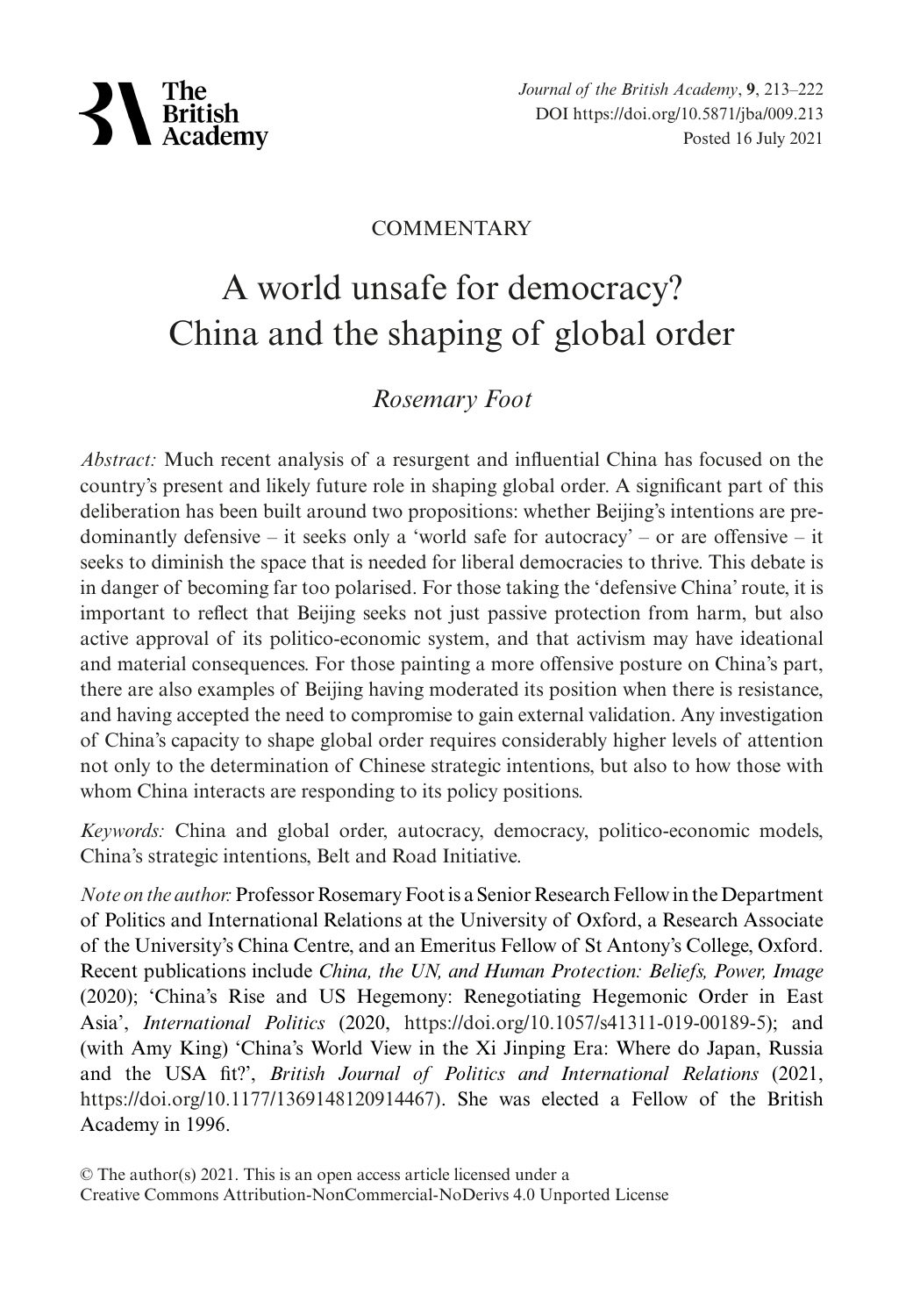#### 214 *Rosemary Foot*

Recent policy and academic analyses of the consequences for global order of a resurgent and influential China have focused on the country's strategic goals. A significant part of this deliberation has been built around two propositions: whether Beijing's intentions are predominantly defensive – it seeks only a 'world safe for autocracy' – or are offensive – it seeks to diminish the space that is needed for liberal democracies to thrive. Some are fearful that a world dominated by autocratic states would compromise the very viability of remaining liberal democracies. It may even bring about a world reminiscent of the 1930s. However, others depict a Beijing that is supportive of authoritarian polities because it fears Western-promoted regime change inside China itself, using the internet as one tool in the armoury to remove the Communist Party from power. The 'colour revolutions' in Eurasia and the eruption of the 'Arab Spring' sounded alarm bells for the Chinese Communist leadership, reinforcing its sense that it had to do more to prevent the advancement of liberal values and what it depicted as US-sponsored destabilisations of non-democratic regimes (for examples of this range of views, see Christensen 2021; Doshi 2021; Heath *et al.* 2021; Economy 2021; Rolland 2020; Friedberg 2020; Chen Weiss 2019).

In light of these opposing arguments, it has become paramount to find ways of deepening our understanding of the scope of Chinese ambition, but also regularly to investigate the extent to which Beijing is realising, adapting, or changing its ambition. Attentiveness to the policy process is as important as uncovering the overall objectives of Beijing's policy, not least because the translation of power into actual policy influence is notoriously difficult. Determining China's intentions is a necessary undertaking, but so too is a realistic appraisal of its likely success in the realisation of those intentions, together with the extent to which Beijing is willing to modify its positions as it deals with the consequences of becoming a far more active presence in global politics.

### **China remaking the world?**

Those whose perspectives embrace the idea of a China remaking the world can point to a variety of statements and policy areas where that ambition is manifest and is designed to undermine levels of confidence in alternative political models. President Xi exhorts Chinese officials not only to take a leading role in the reform of global governance, but also actively to formulate global rules. He, his Foreign Minister, and other leading officials frequently encourage others to benefit from 'Chinese wisdom', to recognise that China has blazed 'a new trail for other developing countries to achieve modernisation', and has offered a 'new option for other countries and nations who want to speed up their development' (Xi 2017). In a 2021 White Paper on poverty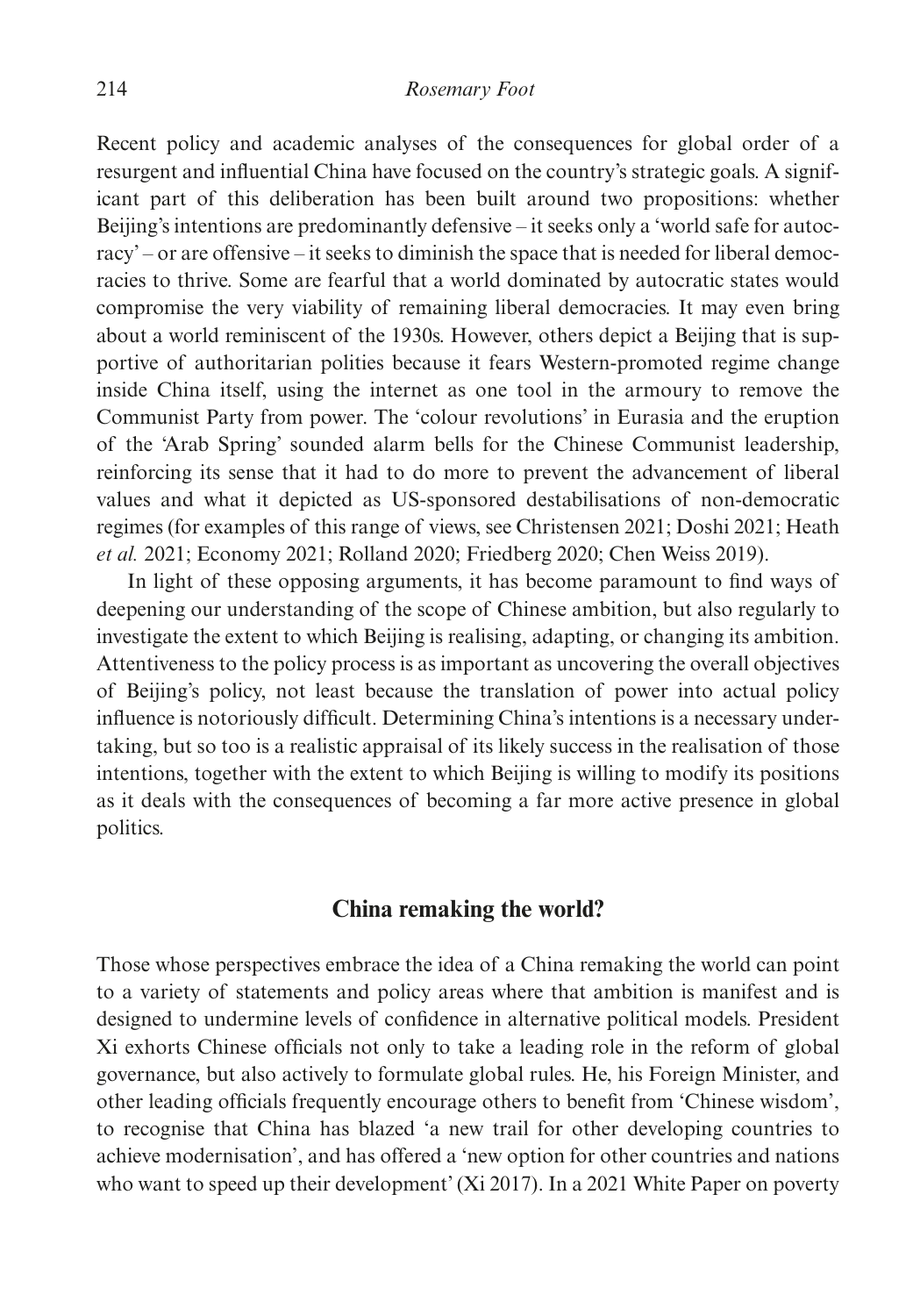alleviation, the State Council boldly stated that China's successes offer an 'approach to solving the problem of modern national governance and creating brighter prospects for social progress' (State Council 2021). Xi reinforced these sentiments in his July 2021 speech celebrating 100 years of the Chinese Communist Party. In it he noted that China had 'created a new model for human advancement' (Xinhua 2021). At a South-South Human Rights Forum in Beijing in 2017, a Chinese Vice Foreign Minister made an especially striking claim, asserting that the meeting had enhanced China's soft power 'by translating domestic governance philosophies into international consensus' (Ministry of Foreign Affairs 2017).

China's contemporary discourse reflects its belief that it has a good story to tell, that its narrative of success contrasts markedly with the failures of the liberaldemocratic model, and it rather than the West is setting the global agenda and the standards associated with that agenda. As State Councillor Yang Jiechi put it in November 2017, the Western-led global governance system is outdated, has 'malfunctioned' and is 'beyond redemption' (Yang quoted in Heath 2018). In support of this argument, Chinese officials and scholars point to a wide range of examples, including the West's costly interventionist policies in the Middle East, and the weaknesses of the neo-liberal economic model as shown in the global financial crisis of 2008.

President Biden has taken note and added to a sense of unease associated with China's apparently increased confidence. In a series of US administration statements and documents, the world has been depicted as being at 'an inflection point' and 'in the midst of an historic and fundamental debate' about the nature of world order – one where there exist powerful forces arguing that autocracy rather than democracy is the way to bring about better outcomes for our changing and contested world order (White House 2021). Defenders of democratic practices appear to be under siege, not least because the United States itself has recently provided ample evidence of a constant need for democracies to police and re-evaluate their own standards of behaviour. A worrying trend is that, according to some measures, the number of states attracting the label democratic is now less than 10 per cent, whereas a third or more of the world's population resides in an authoritarian state.

For those preoccupied with the expansive nature of Beijing's goals, not only does China's discourse suggest an important change in ambition, but so too does its behaviour. Beijing is said to be actively promoting its politico-economic model in Africa, but also in all parts of the developing world where it has initiated the so-called Belt and Road infrastructure projects associated with the Xi Jinping era. As a further boost to the promotion of its economic model overseas, it has been buying up local media so that it can advance messages that offer a favourable depiction of China's policies. Beijing also invites Party and Governmental officials to China to learn about such topics as the management of public opinion, the alleviation of poverty, and why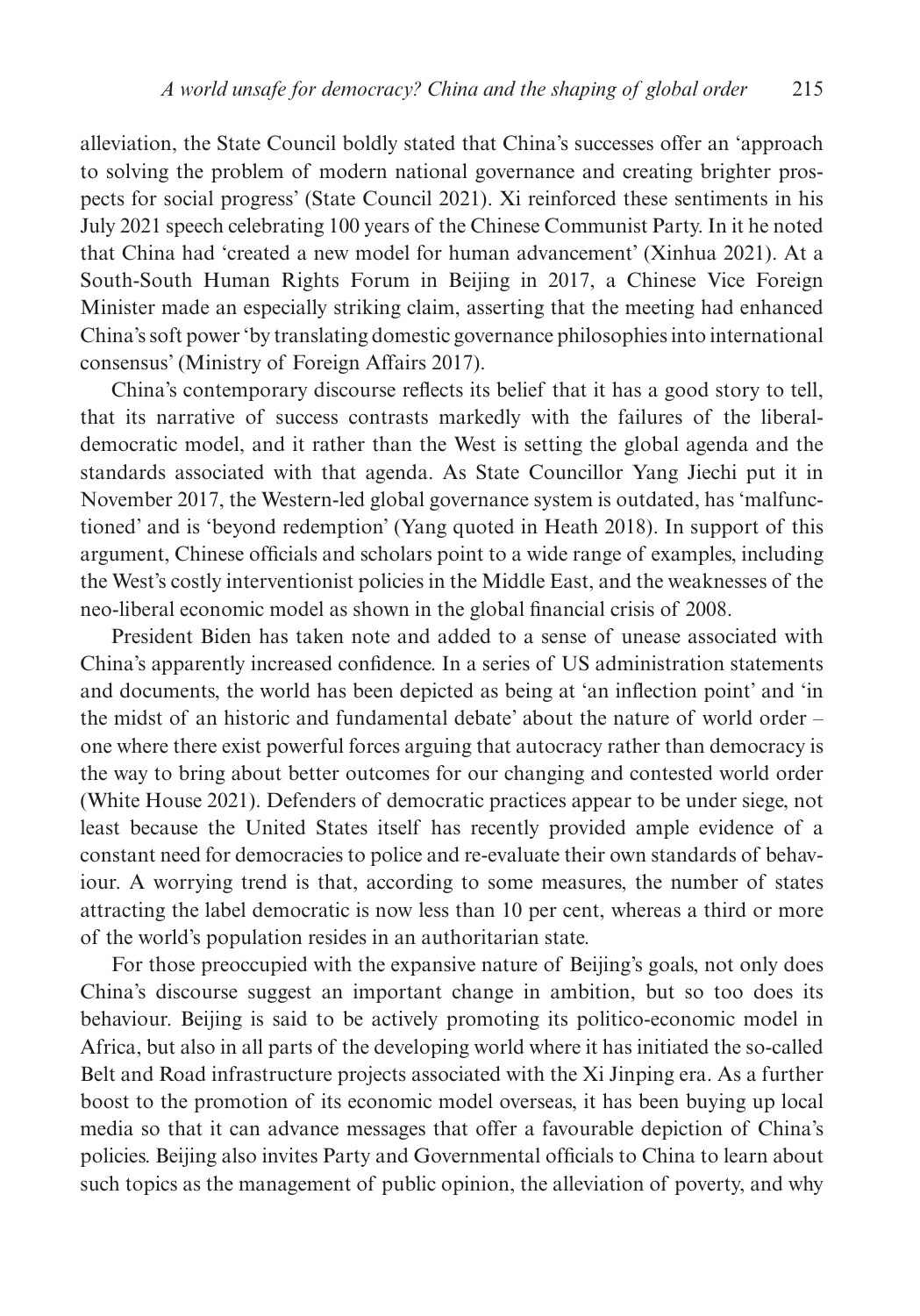the promotion of development should be seen as a foundational human right (Sun 2016; Foot 2020).

In international organisations, and especially in those where new norms are being created, as in the field of emerging technologies, it is moving to align international standards with its domestic preferences, and to promote the uptake of its own platforms. Dominance in advanced technological areas is the aim for commercial, political, and military reasons. Beijing also is working to establish principles and global norms that reduce the role of international adjudication in determining outcomes, instead prioritising sovereign state control in various areas of policy. In the case of technological governance, for example, its promotion of the notion of cyber sovereignty translates into tight governmental control over the internet, the localisation of data, and policing of internet gateways (Moynihan & Patel 2021).

Even in well-established international organisations, such as the United Nations, it is seeking more actively to shape its practices and in particular to return it to a body focused on a more traditional Westphalian state-based vision of world order, not one that prioritises the protection of the individual (Foot 2020). To boost its influence at the UN, Beijing has competed fiercely to become the executive head of several Specialized Agencies, has sought out international civil servant positions in the Secretariat, and has expanded the numbers of Chinese nationals on UN internships, outstripping those of all other countries (Lynch 2020).

What does all this activity imply? For this group of analysts it means gradually aligning the world more closely with Chinese values, norms, and policy preferences. Beijing, in this understanding, is acting in effect as a multiplier in the steady advancement of the prospects of autocratic states, adding to the sense that political liberalism will no longer remain a major force in world politics. Authoritarian states will feel more secure and enabled in their anti-democratic practices. Semi-authoritarian states will succumb to the temptations of control and repression, Beijing having altered the incentives for adhering to liberal democratic norms. Liberal democracies will feel embattled, faced both with the urgent necessity of repurposing their domestic polities and the difficulties of maintaining open societies in the presence of malign forces.

## **A narrower vision?**

However, not all are convinced. Those sceptical of the argument that China is in an existential struggle with democratic ways of life emphasise that Beijing is actually in search of external legitimation to shore up its one-Party rule at home. Beijing's political elites share the conviction that the regime will never be secure or attain great power status in an international order based predominantly on liberal principles.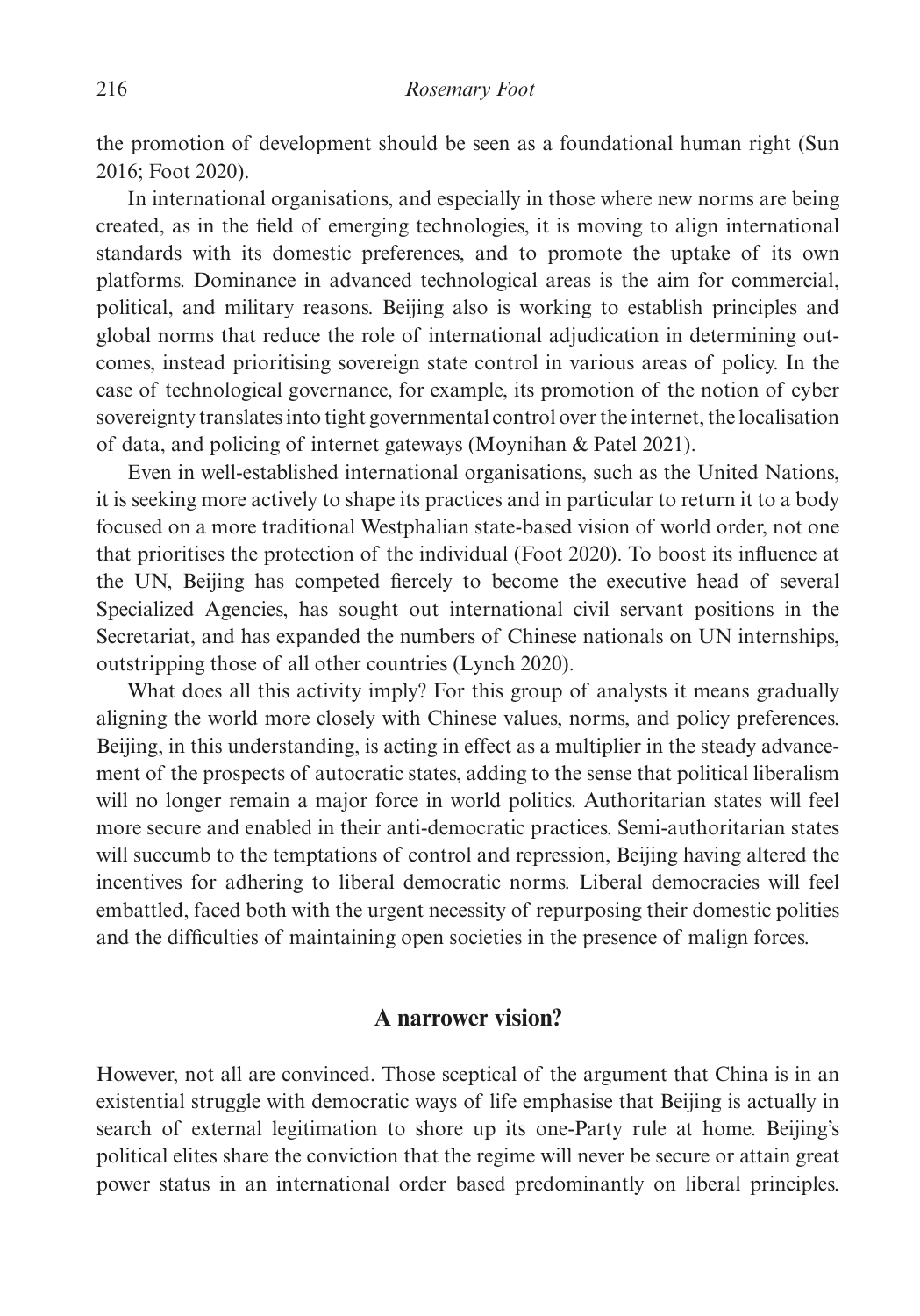That sense of insecurity is higher in an era where it has become a global actor with global interests and with close relationships that are important to maintain in the face of increased external scrutiny of its behaviour. Thus, within that international order it seeks praise for what it has achieved and to quash all criticism of its failings. To legitimate at home, it needs to provide evidence of legitimacy abroad and hence to reinforce the norms of non-interference in internal affairs, and respect for civilisational difference rather than an assumption that particular ways of life are inherently superior to others. Beijing wants to undercut the idea that there are universal values, instead to substitute the argument that it should be accepted that countries at different stages of development will adopt policies that are determined by that developmental stage.

Moreover, so this argument runs, unlike Maoist China, Beijing appears ready to coexist with many states of different ideological hues provided their governments do not attack China's own governance arrangements or threaten its national unity. Although there is some political exploitation of open, democratic societies, there is a lack of hard evidence that it is working diligently to train opposition forces in the methods required to overthrow such governments. China certainly has moved closer to autocratic governments like Iran, Russia, and Venezuela, but the degree of closeness is contained: evidence is scarce that it is constructing formal alliance arrangements that require reciprocal and tangible support at times of military conflict. And while there are many official Chinese statements suggesting that developing countries would be wise to adopt policies that resemble a China model, there is also constant reference to the unique 'Chinese characteristics' associated with the dimensions of that model – an assumption at Chinese elite levels of the country's exceptionalism rooted in its culture, historical experience, and socialist system (Chen 2019; Christensen 2021).

Important also to this defensive case is that much of what contemporary China is doing in the world today is not so different in its broad outlines from what it has done for many decades. The main caveat is that where once its claim to fame rested on the success of its anti-imperialist struggle, it now relies on tangible evidence of its economic progress to impress its partners. Studies of China-Africa relations show that African leaders have travelled to China on multiple occasions from Maoist times onwards to learn about party development, how to create an army loyal to the party, and how to use developmental state ideas to control the commanding heights of the economy (Verhoeven 2020). Chinese communist ideas about rural development, the importance of building infrastructure, and the need to deliver primary health care all found their way into the continent, particularly in the early years of decolonisation. Whether that African 'learning' experience has led to significant change on the ground is far more complex to assess.

But if Chinese ideas were made available to African elites, so too were the ideas of others. China had competitors in Africa, with Asian states such as the Republic of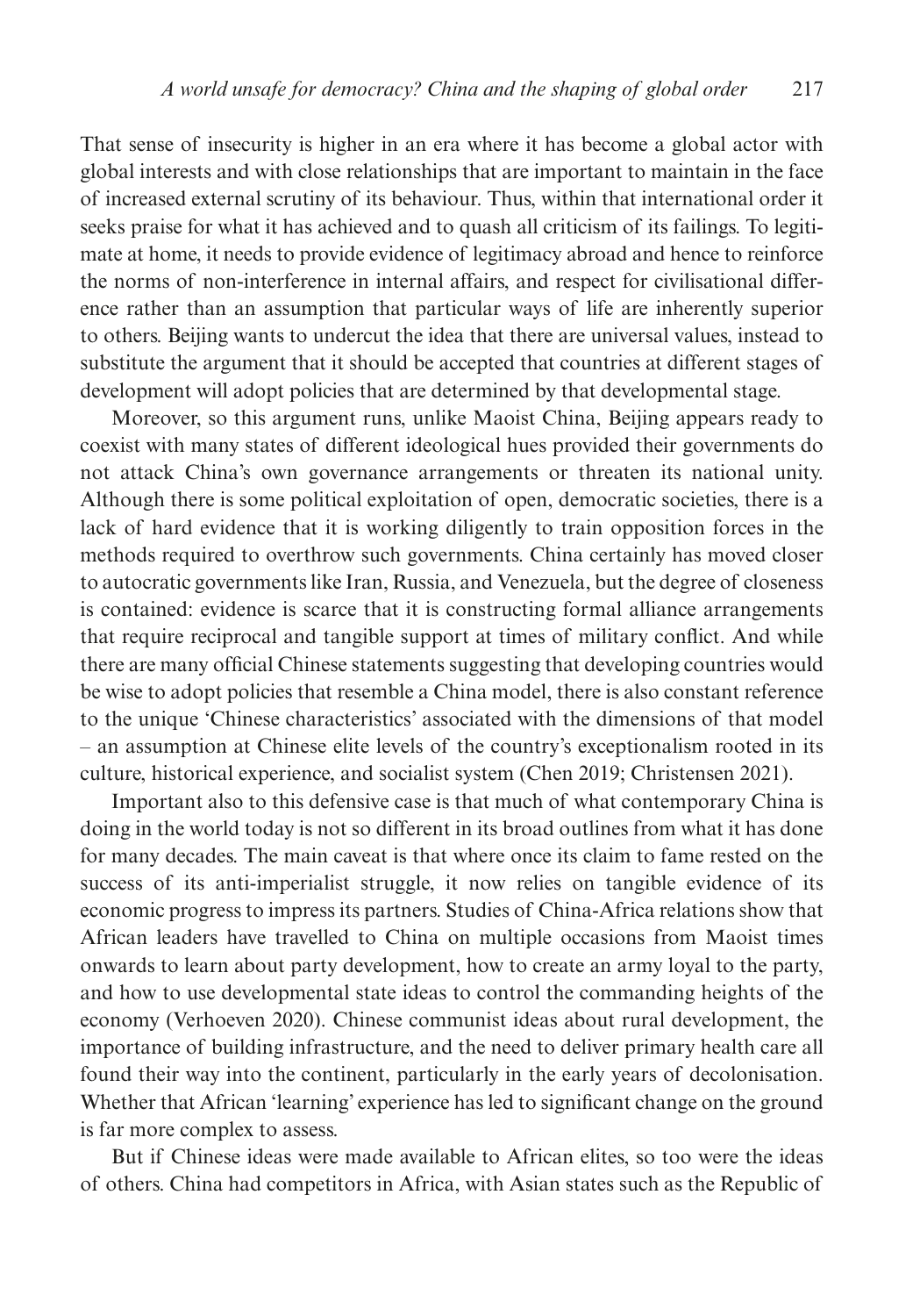Korea, Singapore, and Vietnam being invited to offer their perspectives. The Korean Development Institute (KDI), founded in 1971, for example, has been of particular interest to Ethiopia because of a desire to understand South Korea's success in sustaining fast growth rates using private investment under the guidance of the state. Even at a time of high Chinese influence in the country in 2013, the KDI established a knowledge-sharing programme with almost all ministries represented in Ethiopia's federal government (Verhoeven 2020: 12).

China also does not always have the playing field to itself when it tries to promote its advanced 21st-century technologies, including in Asia. Companies based in the West have been shown to be exporting facial recognition technology and network cameras to a variety of Asian countries including China as well as India, the Philippines, and Singapore.

In addition, what might be rather too readily categorised as evidence of China's direct influence may in fact derive from similarity of purpose. For example, of the over 200 instances of shutdowns of the internet across the world that took place in 2019, well over half took place in Asian countries (Moynihan & Patel 2021). This suggests a prevalent and underlying suspicion of the destabilising societal effects of such technologies and a more general distrust of non-state organisations. Vietnam, while it may have modelled its cyber security law on the Chinese regulatory framework, would undoubtedly have adopted similar tactics with or without that Chinese example. More reflective of current circumstances is the finding that governments in Asia are discovering their own motives for and ways of controlling online activity.

These points suggest that many countries, to varying degrees, share ideas about forms of governance with China, but they may not always acquiesce to Beijing's requirements. Even in asymmetrical relationships, states have agency if they choose to exercise it. They are not all supine followers that have been subjected to Beijing's transactional diplomacy. Instead, in Maoist and post-Maoist times ideas and practices have been engaged selectively or not at all in response to local circumstances. We see this with respect to the Belt and Road Initiative (BRI) where evidence has mounted that recipients of Chinese largesse are renegotiating their investment loans, or cancelling contracts altogether (Patey 2021). Sometimes this has come because of a change in domestic political circumstances inside the recipient state, a firmer intent to assess the viability of projects, or growing doubts about the benefits to be derived from a close relationship with Beijing. Vital too, however, is the presence of viable alternative provision of economic, political and social resources.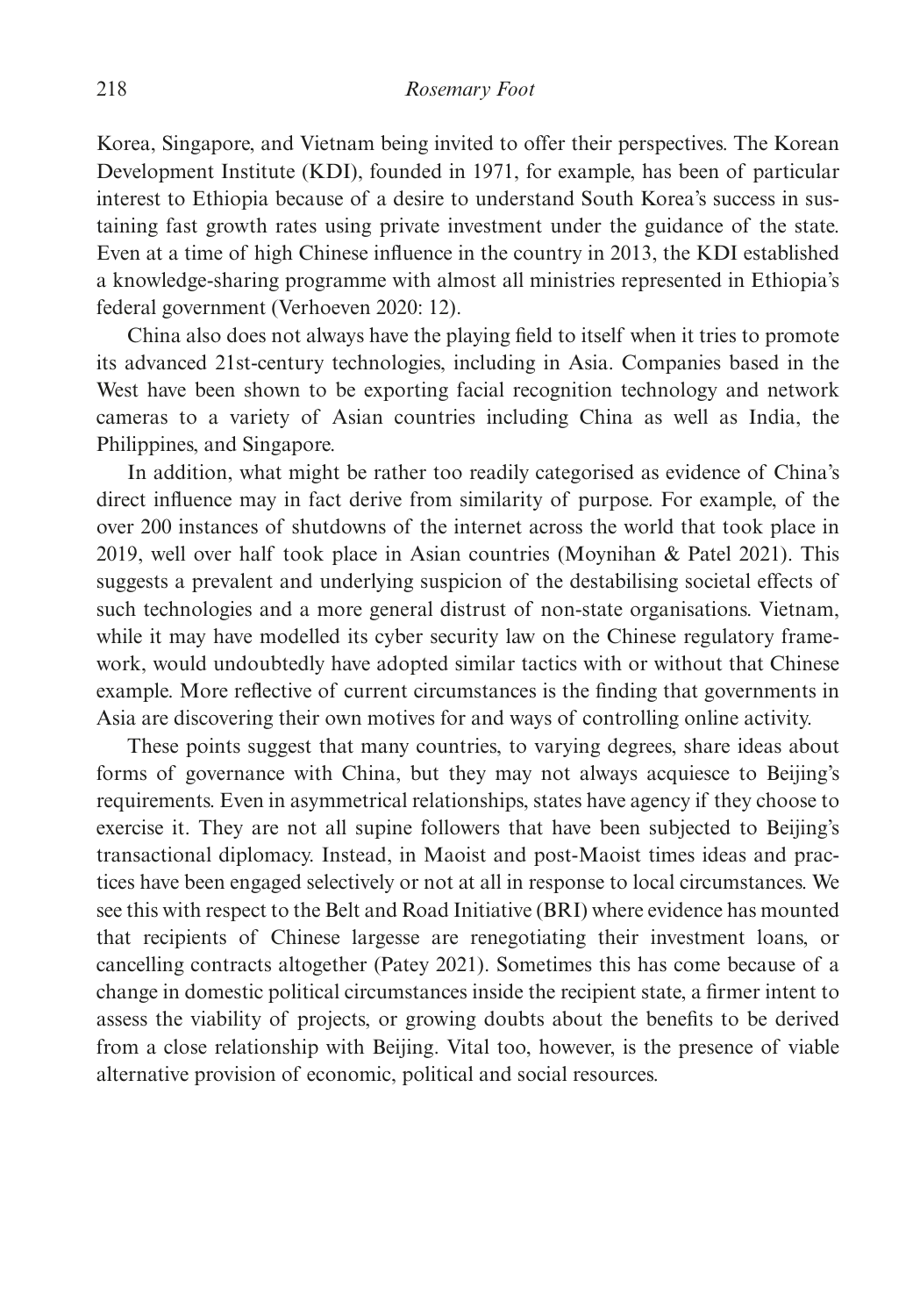#### **Evaluating influence, evaluating evidence**

Adjudication between the two positions outlined here requires closer examination of Chinese discourse, together with more detailed exploration of its behaviour with individual governments and international organisations. But, crucially, it also requires investigation of the preferences and normative standpoints of those same target states and institutions.

With respect to Chinese statements and documents reflecting an official Chinese world view, for example, their interpretation requires serious thought about who is the intended audience, how significant is the particular individual or bureaucracy promoting the message, and the extent to which statements on similar topics and directed either at domestic or external audiences are seriously in tension or together reinforce a policy line.

To deepen understanding of China's external relations, we need to explore the extent to which alignments emerge because of a convergence in normative positioning between China and its interlocutors. It is not unusual, for example, to find states in the international system that, like China, find reassurance in the norm of the legal sovereign equality of nations and the associated idea of non-interference in internal affairs. Many would also like to see economic development given a higher policy priority in world politics. Moreover, anti-democratic trends in a number of Western societies may have reinforced the legitimacy of normative consensus with China.

In the absence of such a normative alignment, we need to assess the conditions under which China uses persuasive argument, economic largesse, or a variety of forms of coercion to generate outcomes that the target state would have preferred to resist. Of particular concern would be cases where the domestic polity of the recipient of Chinese pressure or persuasion is altered in significant ways.

Similarly, China's potential export of the 'China model' needs to be scrutinised more deeply. What form does the training activity that China provides or the conference participation that it offers take? Who attends such activities and do they hold positions of real influence in the participating countries? Specialists on the countries or regions so targeted are vital to engage in the intellectual conversation, since they are best placed to provide evidence of whether such participation has led to the adoption of new policies in the target countries or has recognisably moved the political orientation of those polities.

With respect to extant international organisations or in cases where new multilateral organisations have been established, we need to assess whether China has actually begun to exercise structural power: that is, has it been able to set agendas, to reinterpret or replace norms associated with a well-established institution, or to establish the normative frameworks of new institutions? Is there, instead, resistance to Beijing's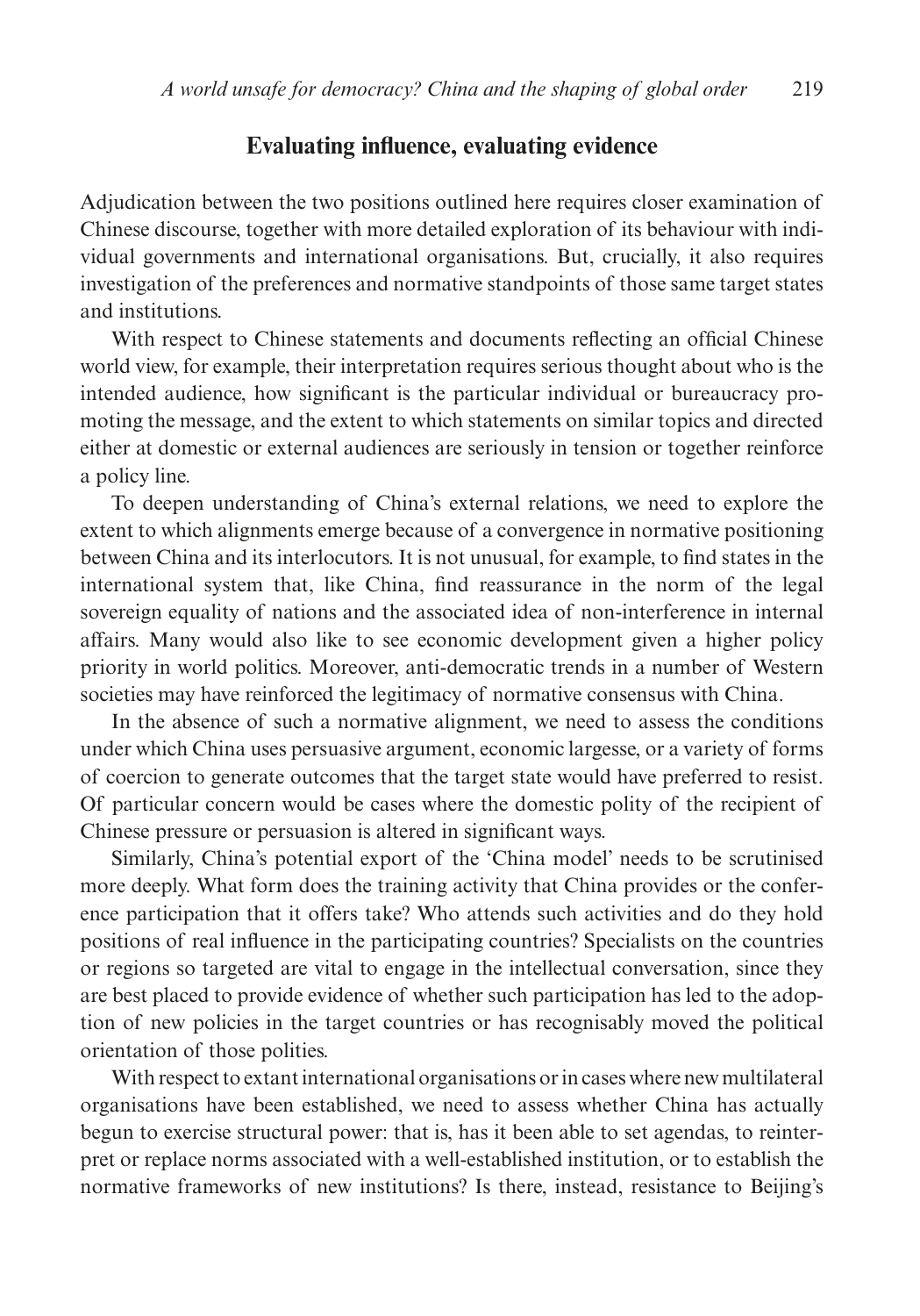positions, or a modification of its standpoints as China is co-opted into adopting a more globally consensual position? And if so, which particular issues are most subject to these forms of resistance and a resultant search for consensus?

There is, then, considerable fluidity in the system that requires further probing before the debate elaborated in this commentary can advance much further. The debate is in danger of becoming too polarised, particularly at a time when many Western governments perceive themselves as facing a crisis of governance. More obviously, there appears to be some kind of continuum in play here. For those taking the 'defensive China' route, it is important to reflect that Beijing seeks not just passive protection from harm, but also active approval of its politico-economic system, and that activism may have ideational and material consequences. Chinese ambition may grow as new opportunities arise. For those painting a more offensive posture on China's part, there are also examples of Beijing having moderated its position when there is resistance, and having accepted the need to compromise to gain external validation. This is so with respect to the BRI, given pressure on China to offer greater transparency, improve its lending practices, and adopt sustainable development solutions. Where there is this continuum in play, then there needs to be constant attention to where China is sitting on that continuum at particular moments and over which particular issues.

Any investigation of China's capacity to shape global order also requires considerably higher levels of attention not only to the determination of Chinese intentions, but also how those with whom China interacts are responding to its policy positions. It has long been recognised that the translation of influence into desired outcomes is elusive even for the most powerful of actors. This has become even more the case in a world where power has diffused, and where there are now multiple stakeholders involved in resolving the existential challenges that we all face. Those challenges have made the development model that China currently promotes – one built on nationally-determined policies and experiences – essentially anachronistic in a world where shared fate issues, such as climate change, pose a direct threat to the survival of humanity.

#### *Acknowledgements*

My thanks to Professors Todd Hall and Marc Williams for valuable comments on an earlier version of this article.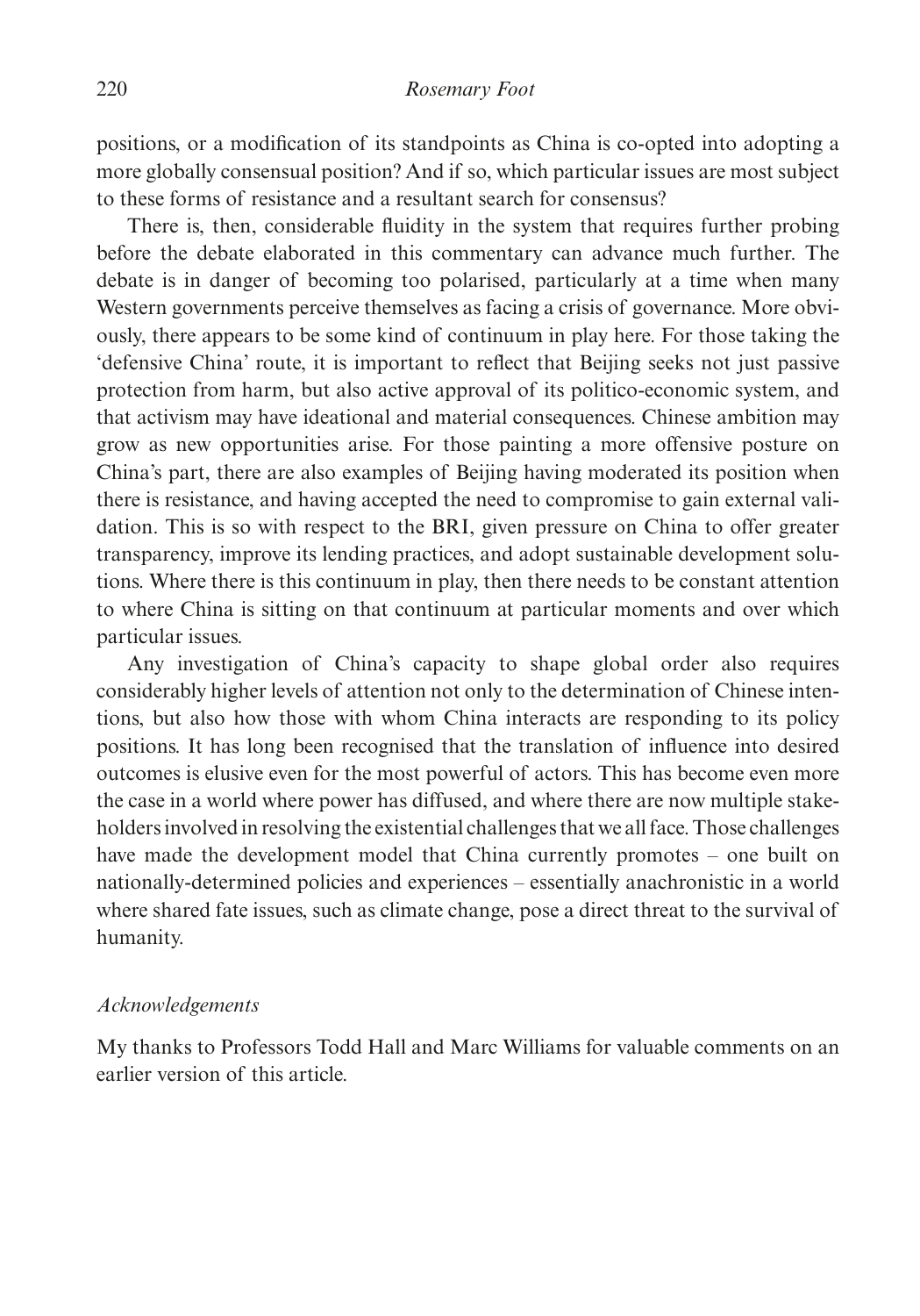## **References**

- Chen Weiss, J. (2019), 'A World Safe for Autocracy? China's Rise and the Future of Global Politics,' *Foreign Affairs*, 98(July/August): 92–102.
- Christensen, T.J. (2021), 'There will *Not* be a New Cold War: The Limits of US-Chinese Competition,' *Foreign Affairs*, 101(March/April).
- Doshi, R. (2021), *The Long Game: China's Grand Strategy to Displace American Order* (New York, Oxford University Press).
- Economy, E. (2021), 'An Order Aligned with Chinese Values' (Lowy Institute). https://interactives.lowyinstitute.org/features/china-rules-based-order/articles/chinese-order/
- Foot, R. (2020), *China, the UN, and Human Protection: Beliefs, Power, Image* (Oxford, Oxford University Press).
- Friedberg, A.L. (2020), 'An Answer to Aggression', *Foreign Affairs*, 99(September/October): 150–64.
- Heath, T.R. (2018), 'China Prepares for an International Order after U.S. Leadership', *The RAND Blog*. https://www.rand.org/blog/2018/08/china-prepares-for-an-international-order-after-us.html
- Heath, T.R., Grossman, D. & Clark, A. (2021), *China's Quest for Global Primacy* (Santa Monica CA, Rand Corporation).
- Lynch, C. (2020, 14 August), 'China's Soft-Power Grab', *Foreign Policy*. https://foreignpolicy. com/2020/08/14/china-soft-power-united-nations-hong-kong-crackdown/.
- Ministry of Foreign Affairs, China (2017, 10 December), 'Writing a New Chapter of International Human Rights Exchanges and Cooperation' (Embassy of the People's Republic of China in the Republic of Lithuania). https://www.fmprc.gov.cn/ce/celt/eng/xwdt/t1519583.htm
- Moynihan, H & Patel, C. (2021, 17 March), 'Restrictions on online freedom of expression in China: the domestic, regional and international implications of China's policies and practices', Research Paper (London, Chatham House). https://www.chathamhouse.org/2021/03/ restrictions-online-freedom-expression-china
- Patey, L. (2021), *How China Loses: the Pushback Against Chinese Global Ambitions* (New York, Oxford University Press).
- Rolland, N. (ed.) (2020), *An Emerging China-Centric Order: China's Vision for a New World Order in Practice* (Seattle WA, National Bureau of Asian Research).
- State Council Information Office of the People's Republic of China (2021, April), 'Poverty Alleviation: China's Experience and Contribution'.
	- http://www.xinhuanet.com/english/download/2021–4–6/FullText.pdf
- Sun, Y. (2016), 'Political Party Training: China's Ideological Push in Africa?' (Washington DC, Brookings Institution), 5 July, at https://www.brookings.edu/blog/africa-in-focus/2016/07/05/ political-party-training-chinas-ideological-push-in-africa/
- Verhoeven, H. (2020), 'The Party and the Gun: African Liberation, Asian Comrades, and Socialist Political Technologies', *Third World Quarterly*. https://doi.org/10.1080/01436597.2020.1791069.
- White House (2021, March), 'Interim National Security Strategic Guidance' (Washington DC, The White House). www.whitehouse.gov/wp-content/uploads/2021/03/NSC–1v2.pdf
- Xi, J. (2017, 18 October), 'Secure a decisive victory in building a moderately prosperous society in all respects and strive for the great success of socialism with Chinese characteristics for a new era', Speech delivered at the 19th National Congress of the Communist Party of China. http://www. xinhuanet.com/english/download/Xi\_Jinping's\_report\_at\_19th\_CPC\_National\_Congress.pdf
- Xinhua (2021, 1 July), 'Chinese President Xi Jinping delivers his speech in Beijing on Thursday'. http://www.xinhuanet.com/english/special/2021-07/01/c\_1310038244.htm